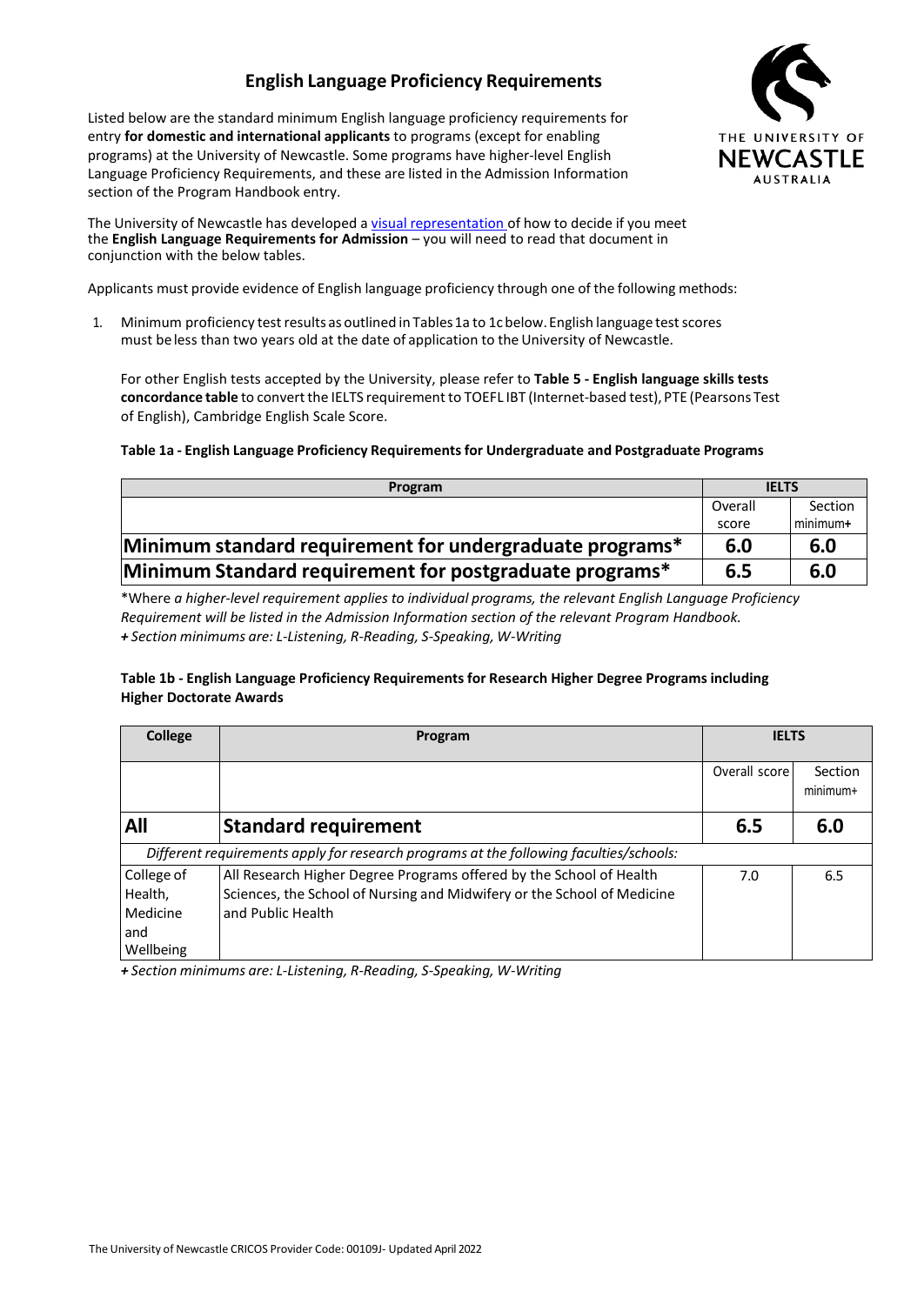2. You hold a recognised qualification, (bridging, tertiary or senior secondary\* level) wholly conducted and assessed in English of at least 1 year FULL-TIME EQUIVALENT duration from within one of the countries specified in Table 2a, or have completed a recognised enabling or pathway program at the University of Newcastle specified in Table 2b

### **Table 2a: Country Exemption List**

| <b>Country</b>                              |
|---------------------------------------------|
| Australia                                   |
| Singapore                                   |
| American Samoa                              |
| Botswana                                    |
| Canada                                      |
| Fiji                                        |
| Ghana                                       |
| Guyana                                      |
| Ireland                                     |
| Jamaica                                     |
| Kenya                                       |
| Lesotho                                     |
| Liberia                                     |
| New Zealand                                 |
| Nigeria                                     |
| Papua New Guinea                            |
| Solomon Islands                             |
| South Africa                                |
| Tonga                                       |
| <b>Trinidad and Tobago</b>                  |
| United Kingdom (including Northern Ireland) |
| <b>United States of America</b>             |
| Zambia                                      |
| Zimbabwe                                    |

\*Senior secondary studies are studies comparable to the New South Wales Higher School Certificate (NSW HSC).

### **Table 2b: University of Newcastle Enabling and Pathway programs**

| <b>Managing Unit</b>     | <b>Enabling and Pathway programs</b>            |  |  |  |  |
|--------------------------|-------------------------------------------------|--|--|--|--|
| Pathways and Academic    | Newstep                                         |  |  |  |  |
| Learning Support         | Open Foundation                                 |  |  |  |  |
|                          | Yapug                                           |  |  |  |  |
| University of Newcastle  | <b>Foundation Studies</b>                       |  |  |  |  |
| College of International | <b>Foundation Studies in Medicine</b>           |  |  |  |  |
| Education                | Degree Transfer Business                        |  |  |  |  |
|                          | Degree Transfer Commerce                        |  |  |  |  |
|                          | Degree Transfer Engineering                     |  |  |  |  |
|                          | Degree Transfer Information Technology          |  |  |  |  |
|                          | Degree Transfer Extended Business               |  |  |  |  |
|                          | Degree Transfer Extended Commerce               |  |  |  |  |
|                          | Degree Transfer Extended Engineering            |  |  |  |  |
|                          | Degree Transfer Extended Information Technology |  |  |  |  |
|                          | Pre-Masters Program Business                    |  |  |  |  |
|                          | Pre- Masters Program Information Technology     |  |  |  |  |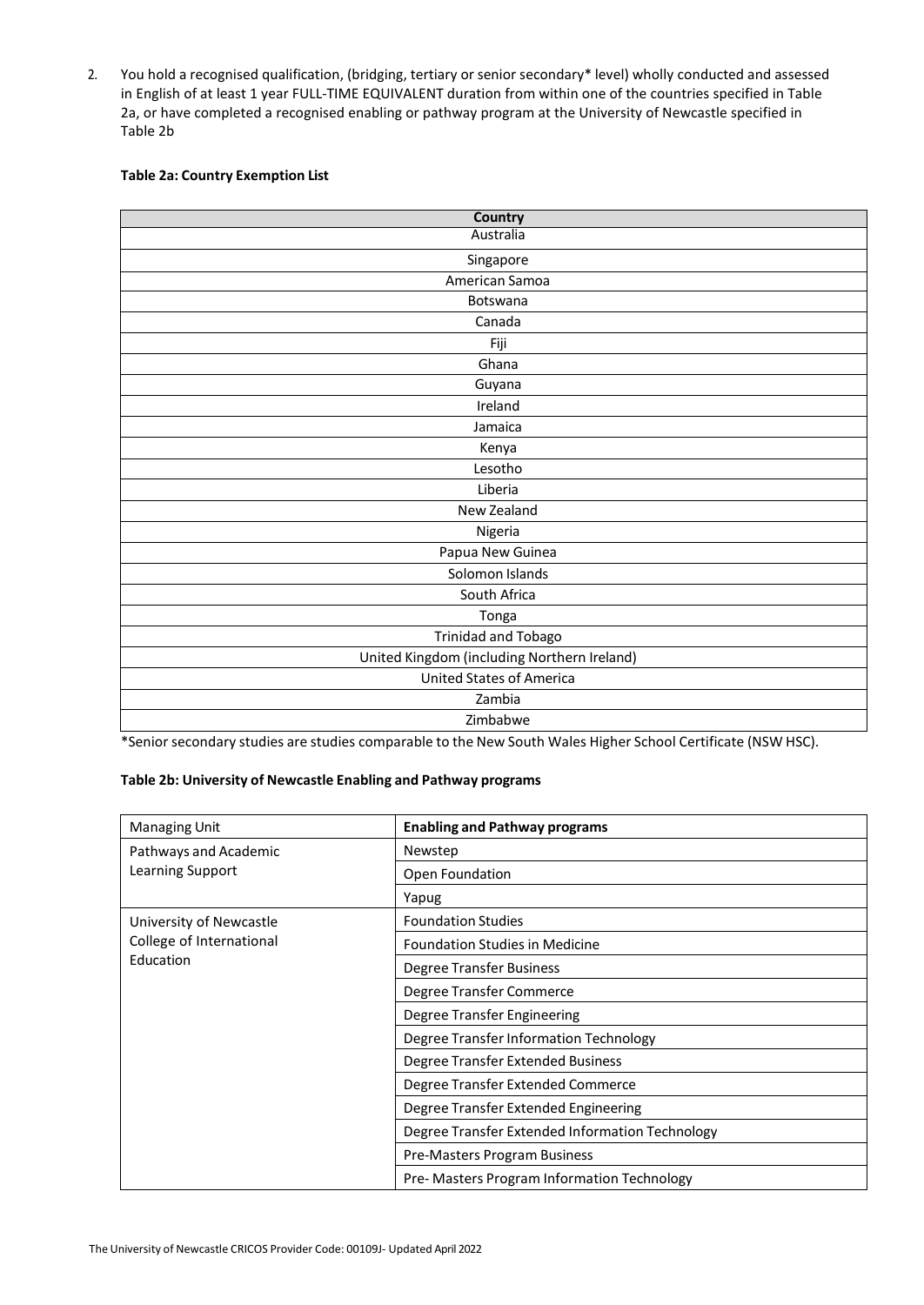3. You have completed a recognised qualification of at least two years duration wholly taught and assessed in English in the last five years as specified in Table 3.

| <b>IELTS Academic</b>                                                                           | 6.0                        | 6.5                           | 7.0         | 7.5            | 8.0            |
|-------------------------------------------------------------------------------------------------|----------------------------|-------------------------------|-------------|----------------|----------------|
| GCSE+/IGCSE - A Level English or Humanities                                                     | $A^*$ - $C$                | $A^*$ - $C$                   | $A^*$ - $C$ | A level        | A level        |
|                                                                                                 | (GCSE)                     | (GCSE)                        | (GCSE)      | $(A-C)$        | $(A-C)$        |
| Hong Kong Diploma of Secondary Education, English Language or<br>Literature in English (HKDSE)~ | 4                          | 5                             | $5*$        | $5***$         | <b>NA</b>      |
| Malaysia Siji Tinggi Persekolahan, Literature (920) (STPM)                                      | $C$ -, $C$ , $C$ +         | $B-, B, B+$                   | $A - A$     | <b>NA</b>      | <b>NA</b>      |
| International Baccalaureate (IB) Higher level                                                   | 3                          | 4                             | 5           | 6              | $\overline{7}$ |
| International Baccalaureate (IB) Standard Level                                                 | 4                          | 5                             | 6           | $\overline{7}$ | <b>NA</b>      |
| Norway Vitnemal den Vidergaende Skole                                                           | 4                          | 5 or<br>above                 | <b>NA</b>   | <b>NA</b>      | <b>NA</b>      |
| <b>Germany Abitur</b>                                                                           | 7                          | 10                            | <b>NA</b>   | <b>NA</b>      | <b>NA</b>      |
| Finland Lukion Päästöto- distus                                                                 | $\overline{7}$             | 8 or<br>above                 | <b>NA</b>   | <b>NA</b>      | <b>NA</b>      |
| Denmark Student-ereksamen                                                                       | English B<br>$-10+$        | English A<br>$-7$ or<br>above | <b>NA</b>   | <b>NA</b>      | <b>NA</b>      |
| Netherlands VMO                                                                                 | $\overline{7}$             | 8 or<br>above                 | <b>NA</b>   | <b>NA</b>      | <b>NA</b>      |
| Sweden Slutbetyg Pre June 2014                                                                  | Vg                         | <b>Mvg</b>                    | <b>NA</b>   | <b>NA</b>      | <b>NA</b>      |
| Sweden Slutbetyg June 2014 onwards                                                              | $\mathsf C$                | B or<br>above                 | <b>NA</b>   | <b>NA</b>      | <b>NA</b>      |
| Deutscher Akadeimscher Austausch Dienst (DAAD)                                                  | $2x$ b and<br>$2 \times c$ | all b                         | <b>NA</b>   | <b>NA</b>      | <b>NA</b>      |

**Table 3: Specific qualifications and grade requirements for English proficiency. Note these qualifications are not applicable for Research Higher Degree applicants**

+In English Language or Literature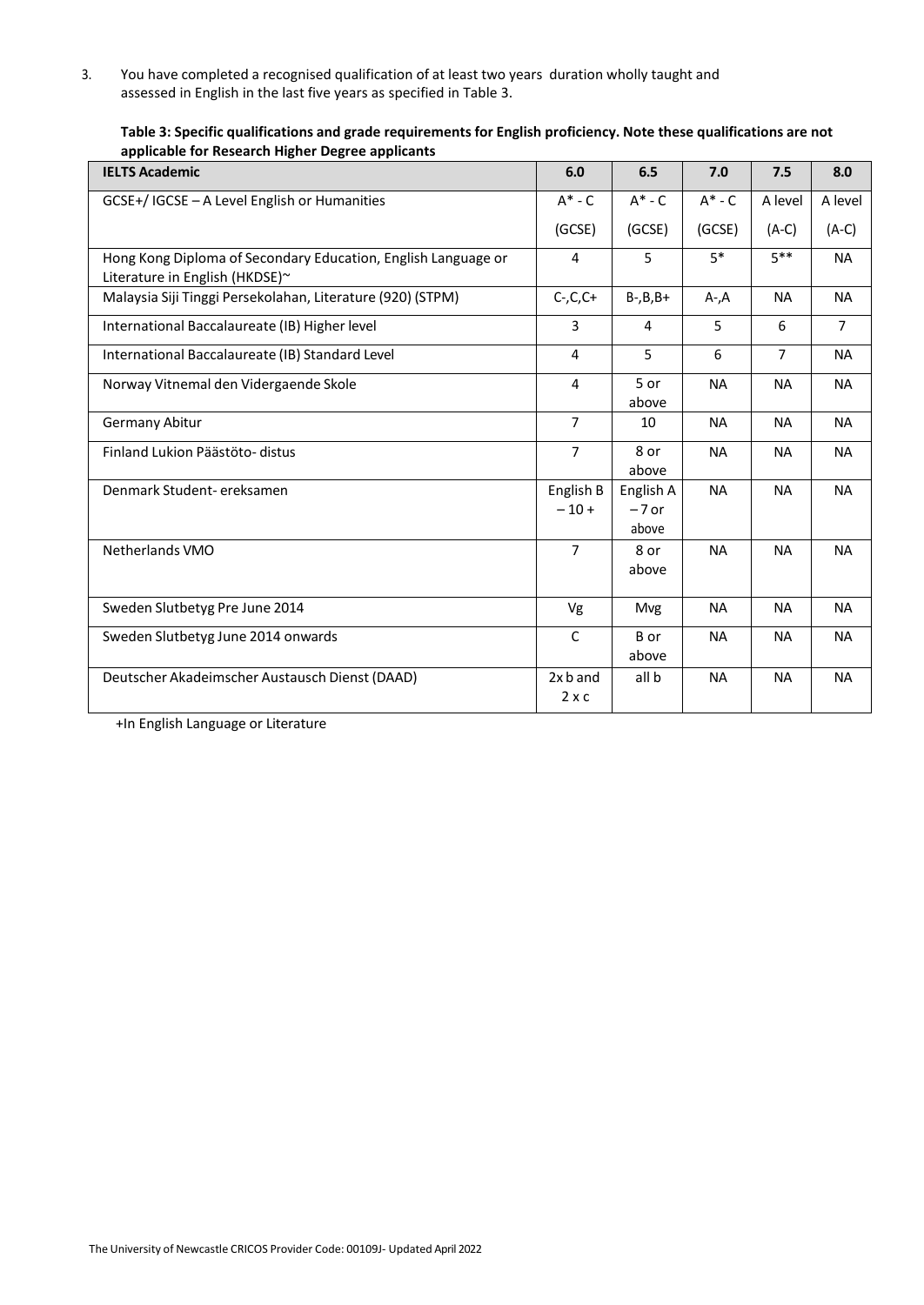4. Within the last five years, you have completed a Recognised Qualification that was wholly conducted and assessed in English and is of two years Full-time Equivalent duration at senior secondary level or above. In addition, the University of Newcastle recognises the following qualifications. Note some qualifications require a minimum standard of achievement as set in Table 4.

| <b>IELTS Academic</b>                                                                           | 6.0                      | 6.5                           | 7.0         | 7.5            | 8.0            |
|-------------------------------------------------------------------------------------------------|--------------------------|-------------------------------|-------------|----------------|----------------|
| GCSE+/ IGCSE - A Level English or Humanities                                                    | $A^*$ - $C$              | $A^*$ - $C$                   | $A^*$ - $C$ | A level        | A level        |
|                                                                                                 | (GCSE)                   | (GCSE)                        | (GCSE)      | $(A-C)$        | $(A-C)$        |
| Hong Kong Diploma of Secondary Education, English Language<br>or Literature in English (HKDSE)~ | 4                        | 5                             | $5*$        | $5***$         | <b>NA</b>      |
| Malaysia Siji Tinggi Persekolahan, Literature (920) (STPM)                                      | $C$ -, $C$ , $C$ +       | $B-, B, B+$                   | $A - A$     | <b>NA</b>      | <b>NA</b>      |
| International Baccalaureate (IB) Higher level                                                   | 3                        | 4                             | 5           | 6              | $\overline{7}$ |
| International Baccalaureate (IB) Standard Level                                                 | 4                        | 5                             | 6           | $\overline{7}$ | <b>NA</b>      |
| Norway Vitnemal den Vidergaende Skole                                                           | 4                        | 5 or<br>above                 | <b>NA</b>   | <b>NA</b>      | <b>NA</b>      |
| <b>Germany Abitur</b>                                                                           | $\overline{7}$           | 10                            | <b>NA</b>   | <b>NA</b>      | <b>NA</b>      |
| Finland Lukion Päästöto- distus                                                                 | $\overline{7}$           | 8 or<br>above                 | <b>NA</b>   | <b>NA</b>      | <b>NA</b>      |
| Denmark Student-ereksamen                                                                       | English B<br>$-10+$      | English A<br>$-7$ or<br>above | <b>NA</b>   | <b>NA</b>      | <b>NA</b>      |
| <b>Netherlands VMO</b>                                                                          | $\overline{7}$           | 8 or<br>above                 | <b>NA</b>   | <b>NA</b>      | <b>NA</b>      |
| Sweden Slutbetyg Pre June 2014                                                                  | Vg                       | Mvg                           | <b>NA</b>   | <b>NA</b>      | <b>NA</b>      |
| Sweden Slutbetyg June 2014 onwards                                                              | $\mathsf{C}$             | B or<br>above                 | <b>NA</b>   | <b>NA</b>      | <b>NA</b>      |
| Deutscher Akadeimscher Austausch Dienst (DAAD)                                                  | 2x b and<br>$2 \times c$ | all b                         | <b>NA</b>   | <b>NA</b>      | <b>NA</b>      |

+In English Language or Literature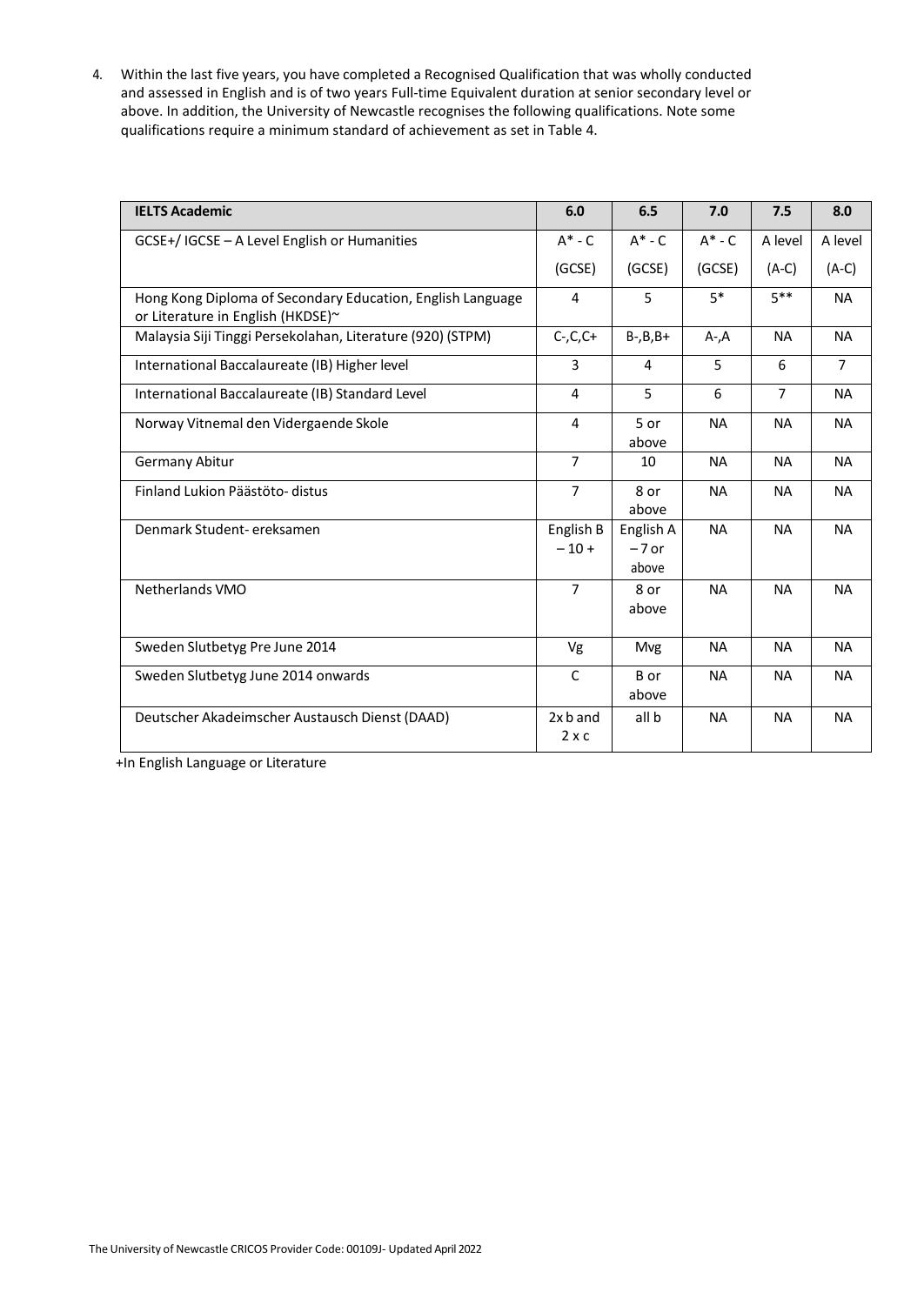4. Within the last five years, you have completed a Recognised Qualification that was wholly conducted and assessed in English and is of two years Full-time Equivalent duration at senior secondary level or above. In addition, the University of Newcastle recognises the following qualifications. Note some qualifications require a minimum standard of achievement as set in Table 4.

| Table 4 – Other Recognised Qualifications. Note these qualifications are not applicable for Research Higher |  |
|-------------------------------------------------------------------------------------------------------------|--|
| <b>Degree</b>                                                                                               |  |

| <b>IELTS</b><br><b>Academic</b>          | 6.0 with no<br>sub-test less<br>than $6.0$ | 6.5 with no<br>sub-test less<br>than $6.0$                                                | 7.0 with no<br>sub-test<br>less than 6.0 | 7.0 with no<br>sub-test less<br>than 7.0 | 7.5 with no<br>sub-test less<br>than 7.0                 | 7.5 with no<br>sub-test<br>less than<br>7.0 and 8.0<br>in speaking<br>and<br>listening |
|------------------------------------------|--------------------------------------------|-------------------------------------------------------------------------------------------|------------------------------------------|------------------------------------------|----------------------------------------------------------|----------------------------------------------------------------------------------------|
| <b>Australian TAFE</b>                   | Successful                                 | Successful                                                                                |                                          |                                          | Successful completion AQF level VI (Advanced Diploma) or |                                                                                        |
| or VET studies,<br>undertaken and        | completion<br><b>AQF level IV</b>          | completion<br>AQF level V                                                                 | higher                                   |                                          |                                                          |                                                                                        |
| awarded within                           | (Certificate                               | (Diploma) or                                                                              |                                          |                                          |                                                          |                                                                                        |
| <b>Australia</b>                         | 4), minimum                                | higher                                                                                    |                                          |                                          |                                                          |                                                                                        |
|                                          | 1 year FULL-                               |                                                                                           |                                          |                                          |                                                          |                                                                                        |
|                                          | <b>TIME</b>                                |                                                                                           |                                          |                                          |                                                          |                                                                                        |
|                                          | EQUIVALENT,                                |                                                                                           |                                          |                                          |                                                          |                                                                                        |
|                                          | or higher                                  |                                                                                           |                                          |                                          |                                                          |                                                                                        |
| <b>Australian</b>                        |                                            | Successful completion of an Australian Tertiary Preparation/Bridging program as listed in |                                          |                                          |                                                          |                                                                                        |
| <b>University</b><br>affiliated Tertiary |                                            | the UAC Tertiary Preparation Schedules.                                                   |                                          |                                          |                                                          |                                                                                        |
| <b>Preparation/Bridgin</b>               |                                            |                                                                                           |                                          |                                          |                                                          |                                                                                        |
| g programs (except                       |                                            |                                                                                           |                                          |                                          |                                                          |                                                                                        |
| <b>UoN Enabling</b>                      |                                            |                                                                                           |                                          |                                          |                                                          |                                                                                        |
| programs-<br>covered above)              |                                            |                                                                                           |                                          |                                          |                                                          |                                                                                        |
| Incomplete                               | Successful                                 |                                                                                           |                                          | <b>NA</b>                                |                                                          |                                                                                        |
| <b>Tertiary Studies</b>                  | completion                                 |                                                                                           |                                          |                                          |                                                          |                                                                                        |
| [for students                            | of minimum                                 |                                                                                           |                                          |                                          |                                                          |                                                                                        |
| applying for study                       | 1 year FULL-                               |                                                                                           |                                          |                                          |                                                          |                                                                                        |
| abroad or<br>exchange at UON             | <b>TIME</b><br><b>EQUIVALENT</b>           |                                                                                           |                                          |                                          |                                                          |                                                                                        |
| only]                                    | at the AQF                                 |                                                                                           |                                          |                                          |                                                          |                                                                                        |
|                                          | level 7 or                                 |                                                                                           |                                          |                                          |                                                          |                                                                                        |
|                                          | above                                      |                                                                                           |                                          |                                          |                                                          |                                                                                        |
|                                          | wholly                                     |                                                                                           |                                          |                                          |                                                          |                                                                                        |
|                                          | conducted                                  |                                                                                           |                                          |                                          |                                                          |                                                                                        |
|                                          | and assessed                               |                                                                                           |                                          |                                          |                                                          |                                                                                        |
|                                          | in English at                              |                                                                                           |                                          |                                          |                                                          |                                                                                        |
|                                          | a recognised<br>institution                |                                                                                           |                                          |                                          |                                                          |                                                                                        |
| An Australian                            | Successful                                 |                                                                                           |                                          | <b>NA</b>                                |                                                          |                                                                                        |
| <b>Senior Secondary</b>                  | completion                                 |                                                                                           |                                          |                                          |                                                          |                                                                                        |
| qualification                            | of an                                      |                                                                                           |                                          |                                          |                                                          |                                                                                        |
| completed in a<br>country other          | Australian                                 |                                                                                           |                                          |                                          |                                                          |                                                                                        |
| than those listed                        | Senior                                     |                                                                                           |                                          |                                          |                                                          |                                                                                        |
| in Table 2                               | Secondary                                  |                                                                                           |                                          |                                          |                                                          |                                                                                        |
|                                          | qualification                              |                                                                                           |                                          |                                          |                                                          |                                                                                        |
|                                          | completed in<br>a country                  |                                                                                           |                                          |                                          |                                                          |                                                                                        |
|                                          | other than                                 |                                                                                           |                                          |                                          |                                                          |                                                                                        |
|                                          | those listed                               |                                                                                           |                                          |                                          |                                                          |                                                                                        |
|                                          | in Table 2                                 |                                                                                           |                                          |                                          |                                                          |                                                                                        |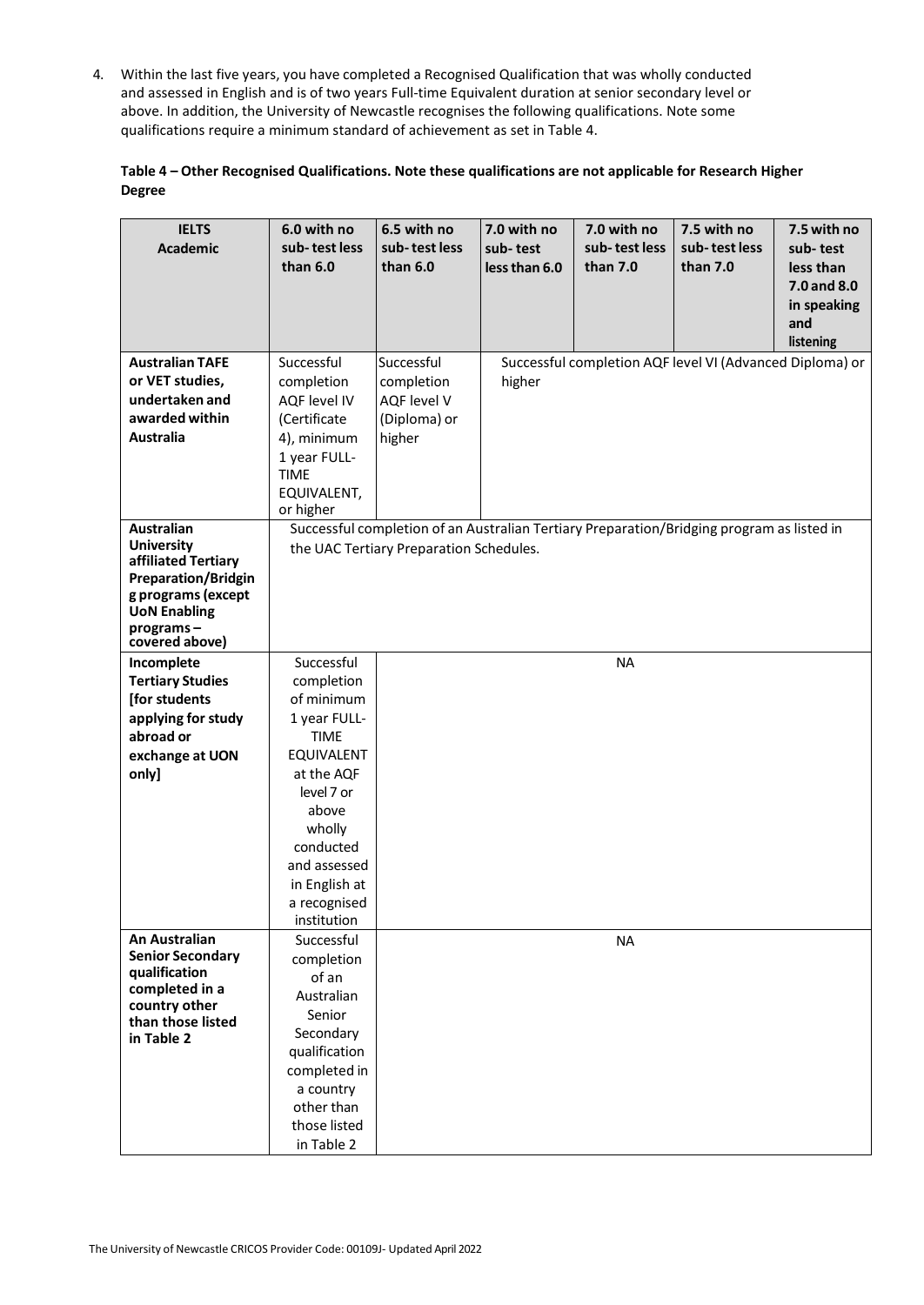Table 5 - English language skills tests concordance table - These English language test scores must be less than **2 years old at the date of application to the University of Newcastle**

| <b>IELTS</b>                         | 6.0                                                     | 6.5                            | 7.0                    | 7.5                                 | 8.0          |
|--------------------------------------|---------------------------------------------------------|--------------------------------|------------------------|-------------------------------------|--------------|
| <b>Academic</b>                      |                                                         |                                |                        |                                     |              |
| <b>UON ELICOS EAP</b><br><b>EXAM</b> | Entry Level Pass (EP)                                   | Higher level Pass 4<br>(HP4)   | Higher Level<br>Pass 2 | <b>Higher Level</b><br>Pass 1 (HP1) | <b>NA</b>    |
| <b>Australian</b>                    |                                                         | See tables 6a and 6b           |                        |                                     |              |
|                                      |                                                         |                                |                        |                                     | <b>NA</b>    |
| University-                          |                                                         |                                |                        |                                     |              |
| affiliated ELICOS                    |                                                         |                                |                        |                                     |              |
| (EAP) programs                       |                                                         |                                |                        |                                     |              |
| <b>UTS Insearch</b>                  | <b>Successful Completion</b>                            | <b>Successful Completion</b>   | <b>NA</b>              | <b>NA</b>                           | <b>NA</b>    |
| <b>Academic English</b>              | of Academic English<br>level 4                          | of Academic English<br>level 5 |                        |                                     |              |
|                                      |                                                         |                                |                        |                                     |              |
| PSB CEP level 5                      | EP-students must                                        | HP-Higher Level Pass-          | <b>NA</b>              | <b>NA</b>                           | <b>NA</b>    |
| (Advanced English                    | obtain 60% or more in                                   | students must obtain           |                        |                                     |              |
| Program)                             | each of the 4 exams.                                    | 65% or more in 3 of the 4      |                        |                                     |              |
|                                      | Each of the 4 exams is                                  | exams.                         |                        |                                     |              |
| Valid until March                    | of equal weighting                                      | Only one exam may be           |                        |                                     |              |
| 2020                                 |                                                         | in the 60-64% range.           |                        |                                     |              |
|                                      |                                                         | Each of the 4 exams is         |                        |                                     |              |
|                                      |                                                         | of equal weighting             |                        |                                     |              |
| <b>PSB Certificate in</b>            | EP-students must                                        | HP-Higher Level Pass-          | <b>NA</b>              | <b>NA</b>                           | <b>NA</b>    |
| <b>Academic English</b>              | obtain 60% or more in                                   | students must obtain           |                        |                                     |              |
| (PSB CAE)                            | each of the 4 exams.                                    | 65% or more in 3 of the 4      |                        |                                     |              |
|                                      | Each of the 4 exams is                                  | exams.                         |                        |                                     |              |
| Valid from March                     | of equal weighting                                      | Only one exam may be           |                        |                                     |              |
| 2018                                 |                                                         | in the 60-64% range.           |                        |                                     |              |
|                                      |                                                         | Each of the 4 exams is         |                        |                                     |              |
|                                      |                                                         | of equal weighting             |                        |                                     |              |
| <b>TOEFLIBT</b>                      | $60^$                                                   | 79^                            | 94^                    | 102^                                | 110^         |
| PTE Academic (GSE)                   | 50                                                      | 58                             | 65                     | 73                                  | 79           |
| <b>Occupational English</b>          | $\mathsf{C}$                                            | B                              | B                      | A                                   | A            |
| Test (OET)* Valid to                 |                                                         |                                |                        |                                     |              |
| Aug 2018                             |                                                         |                                |                        |                                     |              |
| <b>Occupational English</b>          | 250                                                     | 300                            | 350                    | 400                                 | 450          |
| Test (OET)* Valid                    |                                                         |                                |                        |                                     |              |
| from Sept 2018                       |                                                         |                                |                        |                                     |              |
| <b>Cambridge English</b>             | 169                                                     | 176                            | 185                    | 191                                 | 200          |
| <b>Scale Score</b>                   |                                                         |                                |                        | (C1 Advanced (C1 Advanced           | (C1 Advanced |
|                                      |                                                         |                                | Pass)                  | Pass)                               | Pass)        |
| <b>AEMG Academy</b>                  | 70%                                                     | 75%                            | <b>NA</b>              | <b>NA</b>                           | <b>NA</b>    |
| <b>English for Academic</b>          |                                                         |                                |                        |                                     |              |
| <b>Purposes 3 Direct</b>             |                                                         |                                |                        |                                     |              |
| <b>Entry Program</b>                 |                                                         |                                |                        |                                     |              |
| (EAP3DEP)                            |                                                         |                                |                        |                                     |              |
|                                      | Accepted English Language Provider Language Skills Test |                                |                        |                                     |              |
| <b>Education First-</b>              | Pass 65% (Credit)                                       | Pass 75% (Distinction)         | Pass 85%               | <b>NA</b>                           | <b>NA</b>    |
| <b>University</b>                    |                                                         |                                | (High                  |                                     |              |
| <b>Foundation Year</b>               |                                                         |                                | Distinction)           |                                     |              |
| Valid until                          |                                                         |                                |                        |                                     |              |
| <b>March 2022</b>                    |                                                         |                                |                        |                                     |              |
|                                      |                                                         |                                | Distinction            | N/A                                 |              |
| <b>Greenwich College</b><br>EAP      | Pass (50%)                                              | Credit (65%)                   | (75%)                  |                                     | N/A          |
| Valid until March                    |                                                         |                                |                        |                                     |              |
| 2022                                 |                                                         |                                |                        |                                     |              |
|                                      |                                                         |                                |                        |                                     |              |
|                                      |                                                         |                                |                        |                                     |              |
| <b>Navitas English</b>               | AE3 (Pass 50%)                                          | AE3 (Pass 65%)                 | AE3 (Pass              | <b>NA</b>                           | <b>NA</b>    |
| <b>Services Pty Ltd</b>              |                                                         |                                | 75%)                   |                                     |              |
| Valid until March<br>2022            |                                                         |                                |                        |                                     |              |

The University of Newcastle CRICOS Provider Code: 00109J- Updated April 2022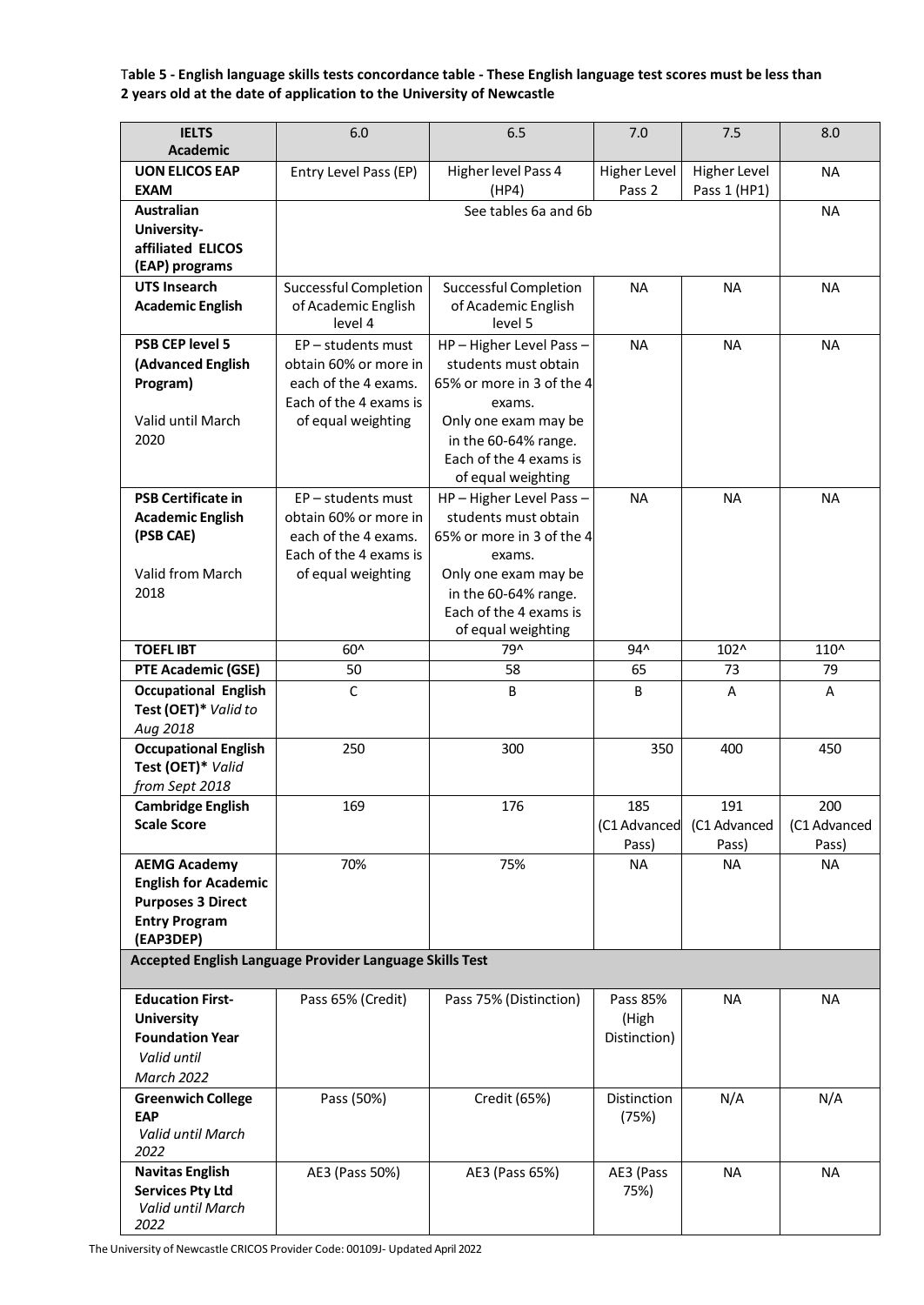| <b>NCUK IFY with EAP</b><br>Valid until March<br>2022                                                                             |                                | B                                            | NA | <b>NA</b> | <b>NA</b> |
|-----------------------------------------------------------------------------------------------------------------------------------|--------------------------------|----------------------------------------------|----|-----------|-----------|
| <b>EC English Language</b><br><b>Centres (previously</b><br><b>Study Group Australia</b><br>Pty Ltd)<br>Valid until March<br>2022 | C1 Advanced and EAP<br>Stage 3 | C <sub>2</sub> Proficient and EAP<br>Stage 4 | NA | <b>NA</b> | <b>NA</b> |

\*These tests are not accepted for Research Higher Degree applicants. ^ These tests require a minimum individual skills test outlined in table 5a.

## **Table 5a – Individual Skills test for specified English language tests**

|                                         | <b>IELTS</b> | <b>TOEFLIBT</b>         |                | <b>PTE Academic (GSE)</b>        | <b>Cambridge English Scale Score</b> |
|-----------------------------------------|--------------|-------------------------|----------------|----------------------------------|--------------------------------------|
| <b>Individual</b><br><b>Skills Test</b> | R/L/S/W      | R/L/S                   | <b>Writing</b> | <b>Section</b><br><b>Minimum</b> | <b>Section Minimum</b>               |
|                                         | $6.0\,$      | R: 13<br>L:12<br>S:18   | 21             | 50                               | 169                                  |
|                                         | 6.5          | R: 19<br>L: 20<br>S: 20 | 24             | 58                               | 176                                  |
|                                         | 7.0          | R: 24<br>L: 24<br>S: 23 | 27             | 65                               | 185                                  |
|                                         | 7.5          | R: 27<br>L: 27<br>S:24  | 29             | 73                               | 191                                  |
|                                         | 8.0          | R: 29<br>L: 28<br>S:26  | 30             | 79                               | 200                                  |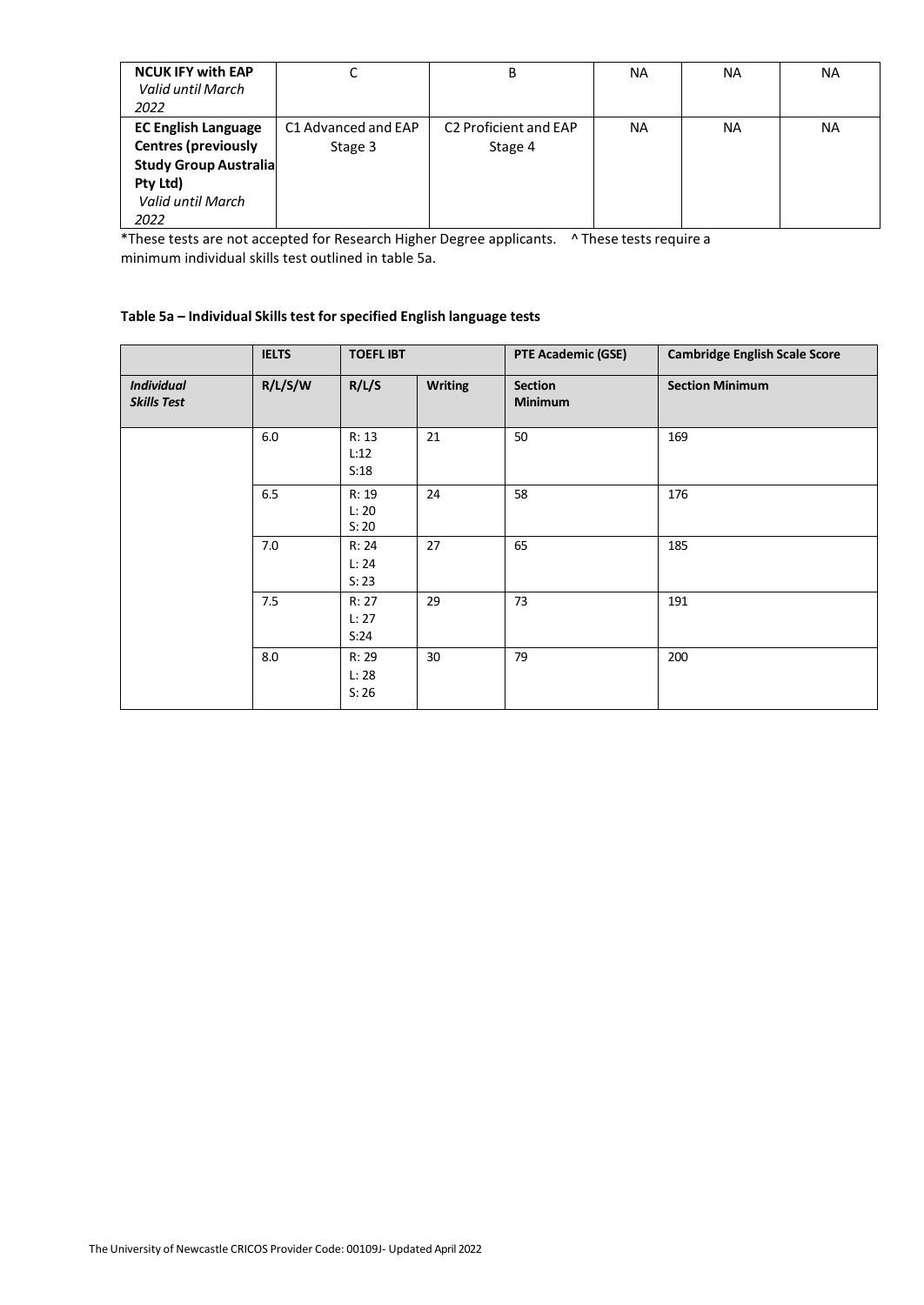## **Table 6a – Australian University-affiliated ELICOS (EAP) programs**

| <b>University and</b><br><b>Provider</b>                      | Program                                                           | <b>Program Length</b> | <b>Entry IELTS</b>                            | Grade                                               | <b>Target IELTS</b>               |
|---------------------------------------------------------------|-------------------------------------------------------------------|-----------------------|-----------------------------------------------|-----------------------------------------------------|-----------------------------------|
| <b>Western Sydney</b><br><b>University</b>                    | Academic English for<br><b>Tertiary Studies EAP4</b>              | 10 weeks              | Overall 5.5, with a<br>5.0 in writing         | Pass                                                | Overall 6.0                       |
| Provider: WSU<br>The College                                  | Academic English for<br><b>Tertiary Studies EAP5</b>              | 10 weeks              | Overall 6.0, with a<br>5.0 in any areas       | 55%                                                 | Overall 6.5, no<br>band below 6.0 |
|                                                               |                                                                   | 10 weeks              | Overall 6.0, with a<br>5.0 in any areas       | 60%                                                 | Overall 7.0, no<br>band below 6.0 |
|                                                               |                                                                   | 10 weeks              | Overall 6.0, with a<br>5.0 in any areas       | 65%                                                 | Overall 7.0, no<br>band below 6.5 |
| <b>Australian</b>                                             | English for Academic                                              | 5-30 weeks            |                                               | 75%+                                                | 7.0                               |
| <b>Catholic</b>                                               | Purposes                                                          |                       |                                               | 65-74%                                              | 6.5                               |
| <b>University</b>                                             |                                                                   |                       |                                               | 60-64%                                              | 6.0                               |
| <b>James Cook</b><br><b>University</b>                        | English for Academic<br>Purposes - EAP Level 3                    | 10 weeks              | 5.5                                           | 60%                                                 | 6.0                               |
|                                                               | <b>English for Academic</b><br>Purposes - EAP Level 4             | 10 weeks              | 6.0                                           | 60%                                                 | 6.5                               |
|                                                               | <b>English for Academic</b><br>Purposes - EAP Level 5             | 10 weeks              | 6.5                                           | 60%                                                 | 7.0                               |
| <b>University of</b>                                          | <b>English for Academic</b>                                       | 20 weeks              | 5.5                                           | Pass                                                | 6.0                               |
| <b>Southern</b><br><b>Queensland</b>                          | Purposes (EAPP) - EAP<br>Ш                                        |                       |                                               | <b>B</b> across all<br>courses                      | 6.5                               |
| <b>University of the</b><br><b>Sunshine Coast</b>             | <b>English for Academic</b><br>Purposes - EAP 2                   | 10 weeks              | 5.5 with minimum<br>of 5.5 in each<br>subtest | 65%                                                 | 6.0                               |
|                                                               |                                                                   | 10 weeks              | 5.5 with minimum<br>of 5.5 in each<br>subtest | 70%                                                 | 6.5                               |
|                                                               | English for Academic<br>Purposes - EAP 3                          | 10 weeks              | 6.5 with a minimum<br>of 6 in each subtest    | 60%                                                 | 6.0                               |
|                                                               |                                                                   | 10 weeks              | 6.5 with a minimum<br>of 6 in each subtest    | 65%                                                 | 6.5                               |
|                                                               |                                                                   | 10 weeks              | 6.5 with a minimum<br>of 6 in each subtest    | 70%                                                 | 7.0                               |
| <b>Deakin University</b>                                      | <b>English for Academic</b><br>Purposes - EAP 3                   | 5 weeks               | 5.5                                           | 60%                                                 | 6.0                               |
|                                                               | English for Academic<br>Purposes - EAP 4                          | 5 weeks               | 6.0                                           | 60%                                                 | 6.5                               |
| <b>Swinburne</b><br><b>University of</b><br><b>Technology</b> | English for Academic<br>Purposes - EAP 5<br><b>Advanced Level</b> | 5 weeks               | 5.5                                           | Overall 65% & all<br>skills 65%                     | 6.0                               |
|                                                               |                                                                   | 5 weeks               | 5.5                                           | Overall 70% & all<br>skills 65%                     | 6.5                               |
| <b>Murdoch</b><br><b>University</b><br>Provider:              | <b>English for Academic</b><br>Purposes - EAP 2                   | 10-15 weeks           | 5.5                                           | 65% Overall with<br>no macro skill less<br>than 55% | 6.0                               |
| Murdoch Institute<br>of Technology                            |                                                                   | 10 weeks              | $6.0\,$                                       | 65% Overall with<br>no macro skill less<br>than 55% | 6.5                               |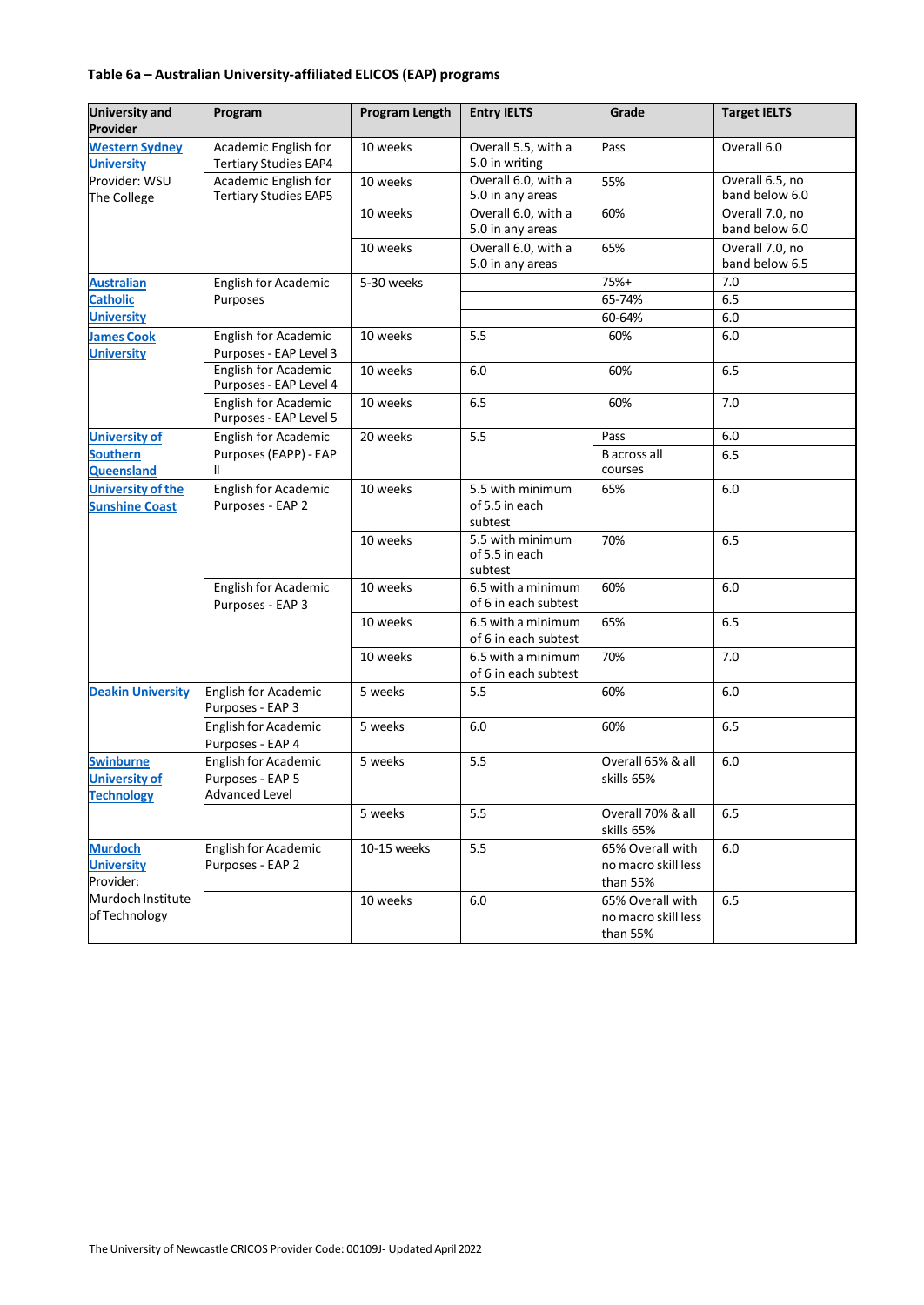## **Table 6b – Australian University-affiliated ELICOS (EAP) programs**

| University and                                                                    | Program                                                              | Program Length | <b>Entry IELTS</b>                              | <b>Target IELTS</b>                        |
|-----------------------------------------------------------------------------------|----------------------------------------------------------------------|----------------|-------------------------------------------------|--------------------------------------------|
| Provider                                                                          |                                                                      |                |                                                 |                                            |
| <b>The Australian</b><br><b>National</b>                                          | Academic English<br>Preparation                                      | 20 weeks       | Overall 5.0, Minimum 4.5 in<br>each band        | 6.0                                        |
| <b>University</b>                                                                 | Academic English                                                     | 10 weeks       | Overall 5.5, Minimum 5.0 in                     | 6.0                                        |
| Provider: ANU                                                                     | Preparation                                                          |                | each band                                       |                                            |
| College                                                                           | <b>ANU Access English</b>                                            | 10 weeks       | Overall 6.0, Minimum 5.5 in<br>each skill       | 6.5                                        |
| <b>University of</b>                                                              | Academic English - AE3                                               | Up to 50 weeks | Overall 5.5                                     | 6.0                                        |
| <b>Canberra</b><br>Provider: UC<br>College                                        | Academic English - AE4                                               | Up to 50 weeks | Overall 6.0                                     | $6.5 - 7.0$                                |
| <b>Charles Stuart</b><br><b>University</b><br>Provider:<br><b>Embassy English</b> | EAP <sub>3</sub>                                                     | 10 weeks       | Overall 5.5                                     | 6.0                                        |
| <b>Macquarie</b><br><b>University</b>                                             | Academic English 1                                                   | 20 weeks       | Overall 5.0, with a 5.0 in<br>writing           | Overall 6.0, with a 6.0 in<br>writing      |
|                                                                                   | <b>Academic English 2</b>                                            | 15 weeks       | Overall 5.5, with a 5.0 in<br>writing           | Overall 6.0, with a 6.0 in<br>writing      |
|                                                                                   | <b>Academic English 3</b>                                            | 10 weeks       | Overall 5.5, with a 5.5 in<br>writing           | Overall 6.0, with a 6.0<br>in writing      |
|                                                                                   | Academic English 4                                                   | 5 weeks        | Overall 6.0, with a 5.5 in<br>writing           | Overall 6.0, with a 6.0<br>in writing      |
|                                                                                   | Direct Entry for Business,                                           | 10 weeks       | Overall 6.0, with a 6.0 in                      | Overall 6.5, with no band                  |
|                                                                                   | <b>Accounting and Economics</b>                                      |                | writing                                         | less than 6.0                              |
|                                                                                   | Direct Entry for Human<br>Sciences, Arts, Science and<br>Engineering | 10 weeks       | Overall 6.0, with a 6.0 in<br>writing           | Overall 6.5, with no band<br>less than 6.0 |
| <b>Southern Cross</b>                                                             | English for Academic                                                 | 5-50 weeks     | 3.0 to 6.5                                      | 6.0                                        |
| <b>University</b>                                                                 | Purposes - EAP 1                                                     |                |                                                 |                                            |
| Provider: SCU<br>College                                                          | <b>English for Academic</b><br>Purposes - EAP 2                      | 5-50 weeks     | $3.0 \text{ to } 6.5$                           | 6.5                                        |
|                                                                                   | <b>English for Academic</b><br>Purposes - EAP 3                      | 5-50 weeks     | 3.0 to 6.5                                      | 7.0                                        |
| <b>University of</b><br><b>New England</b>                                        | <b>English for Academic</b><br>Purposes (EAP) Module 3               | 10 weeks       | Overall 5.5, with no sub-<br>band less than 5.0 | 6.0                                        |
|                                                                                   | <b>English for Academic</b>                                          | 10 weeks       | Overall 6.0, with no sub-                       | 6.5                                        |
|                                                                                   | Purposes (EAP) Module 4                                              |                | band less than 5.5                              |                                            |
|                                                                                   | English for Academic                                                 | 10 weeks       | Overall 6.5, with no sub-                       | 7.0                                        |
|                                                                                   | Purposes (EAP) Module 5                                              |                | band less than 6.0                              |                                            |
| <b>University of</b><br><b>Technology</b>                                         | Academic English for<br>Bachelor/Masters (AE4)                       | 10 weeks       | 5.5                                             | 6.0                                        |
| <b>Sydney</b><br>Provider: UTS<br>Insearch                                        | Academic English for<br>Bachelor/Masters (AE5)                       | 10 weeks       | 6.0                                             | 6.5                                        |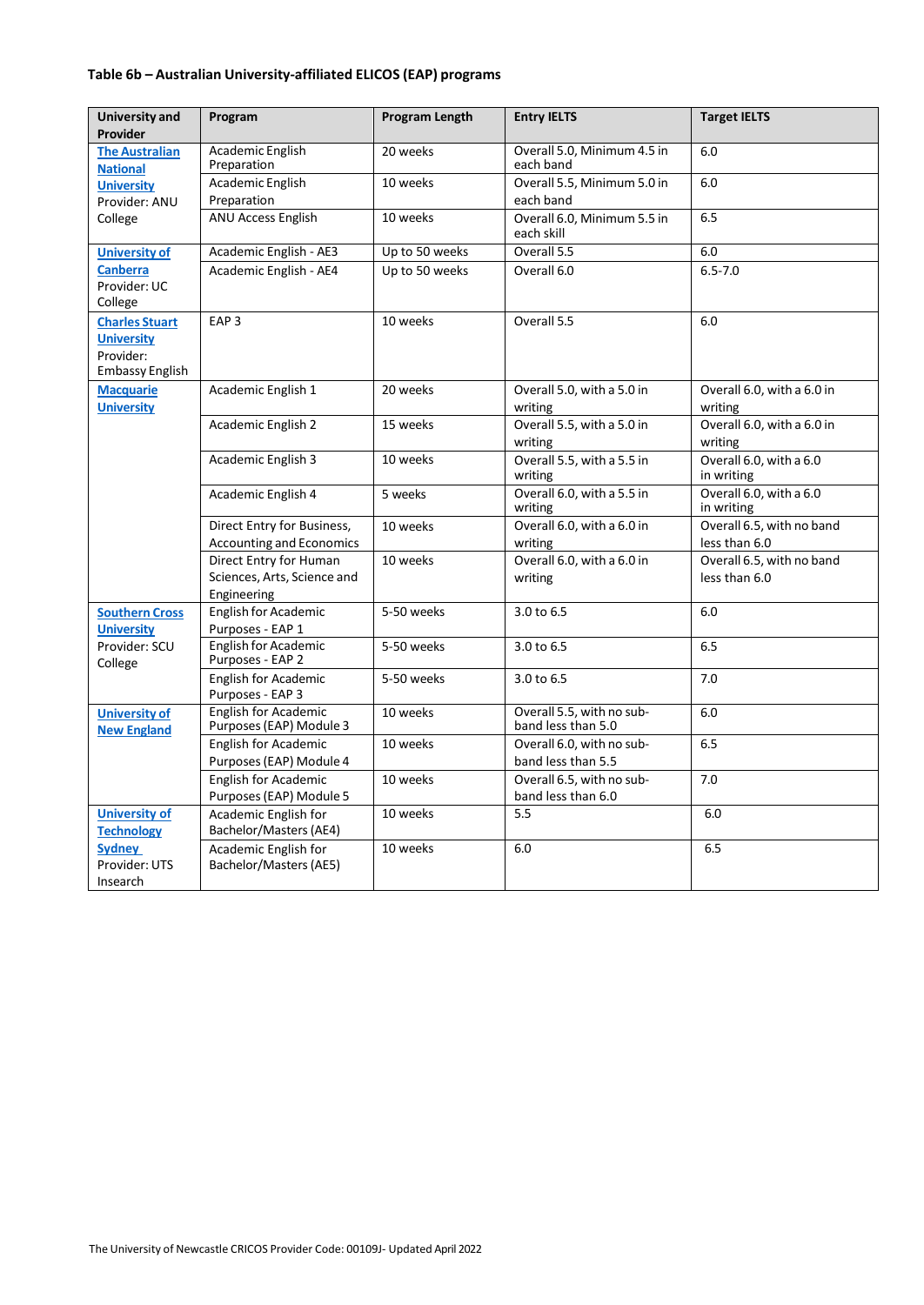| <b>University and</b><br>Provider                                     | Program                                                                                                                    | <b>Program Length</b> | <b>Entry IELTS</b>                                                         | <b>Target IELTS</b>                          |
|-----------------------------------------------------------------------|----------------------------------------------------------------------------------------------------------------------------|-----------------------|----------------------------------------------------------------------------|----------------------------------------------|
| <b>University of</b><br><b>Wollongong</b><br>Provider: UOW<br>College | <b>English for Tertiary Studies</b><br>(ETS6)                                                                              | 6 weeks               | Overall 6.0, with 5.5 in<br>reading and writing                            | Overall 6.0, with<br>reading and writing 6.0 |
|                                                                       | <b>English for Tertiary Studies</b><br>(ETS12)                                                                             | 12 weeks              | Overall 5.5, with 5.0 in<br>reading and writing                            | Overall 6.0, with<br>reading and writing 6.0 |
|                                                                       | <b>English for Tertiary Studies</b><br>(ETS18)                                                                             | 18 weeks              | Overall 5.0, with 5.0 in<br>reading and writing                            | Overall 6.0, with<br>reading and writing 6.0 |
|                                                                       | <b>English for Tertiary Studies</b><br>(ETS6)                                                                              | 6 weeks               | Overall 6.5, with 6.0 in<br>reading and writing, no<br>bands less than 5.5 | Overall 6.5, with<br>reading and writing 6.0 |
|                                                                       | <b>English for Tertiary Studies</b><br>(ETS12)                                                                             | 12 weeks              | Overall 6.0, with 5.5 in<br>reading and writing                            | Overall 6.5, with<br>reading and writing 6.0 |
|                                                                       | <b>English for Tertiary Studies</b><br>(ETS18)                                                                             | 18 weeks              | Overall 5.5, with 5.0 in<br>reading and writing                            | Overall 6.5, with<br>reading and writing 6.0 |
| <b>University of</b><br><b>New South</b>                              | University English Entry<br>Course (UEEC), For entry to                                                                    | 10 weeks              | Overall 6, with 6.0 in<br>writing                                          | 6.5                                          |
| <b>Wales</b><br>Provider: UNSW                                        | UNSW undergraduate or<br>postgraduate study                                                                                | 15 weeks              | Overall 6, with 5.5 in<br>writing                                          | 6.5                                          |
| Global                                                                |                                                                                                                            | 20 weeks              | Overall 5.5, with 5.5 in<br>writing                                        | 6.5                                          |
|                                                                       | University English Entry                                                                                                   | 10 weeks              | 6.5 Overall, Writing 6.0                                                   | 7.0                                          |
|                                                                       | Course (UEEC), For entry to                                                                                                | 15 weeks              | 6.0 Overall, Writing 6.0                                                   | 7.0                                          |
|                                                                       | UG & PG Business, UG &<br>PG Law, UG, PG & Research<br>Built Environment, and PG<br>Arts & Social Sciences, UG<br>Medicine | 20 weeks              | 6.0 Overall, Writing 5.5                                                   | 7.0                                          |
| <b>Torrens</b><br><b>University:</b>                                  | English for Academic<br>Purposes (EAP)                                                                                     | 10-20 weeks           | 5.0                                                                        | 6.0                                          |
| <b>Bond University</b><br>Provider: Bond                              | English for Academic<br>Purposes (EAP Level 2)                                                                             | 12 weeks              | 5.5                                                                        | 6.0                                          |
| College                                                               | English for Academic<br>Purposes (EAP Level 3)                                                                             | 12 weeks              | $6.0\,$                                                                    | 6.5                                          |
|                                                                       | <b>English for Academic</b><br>Purposes (EAP Level 3-<br>Distinction Grade)                                                | 12 weeks              | 6.0                                                                        | 7.0                                          |
| <b>CQUniversity</b><br><b>Australia</b>                               | English for Academic<br>Purposes (EAP2)                                                                                    | 10 weeks              | 5.5                                                                        | 6.0                                          |
|                                                                       | <b>English for Academic</b><br>Purposes (EAP3)                                                                             | 10 weeks              | 6.0                                                                        | 6.5                                          |
| Griffith<br><b>University</b>                                         | Direct Entry Program (DEP)                                                                                                 | 45 weeks              | Overall 4.5, no sub-score<br>$<$ 4.0                                       | 6.5                                          |
|                                                                       |                                                                                                                            | 40 weeks              | Overall 4.5, no sub-score<br><4.0 and 4.5 in writing                       | 6.5                                          |
|                                                                       |                                                                                                                            | 35 weeks              | Overall 5.5, no sub-score<br>< 4.5                                         | 6.5                                          |
|                                                                       |                                                                                                                            | 30 weeks              | Overall 5.5, no sub-score<br><4.5 and 5.0 in writing                       | 6.5                                          |
|                                                                       |                                                                                                                            | 25 weeks              | Overall 5.5, no sub-score<br>5.0                                           | 6.5                                          |
|                                                                       |                                                                                                                            | 20 weeks              | Overall 5.5, no sub-score<br><5.0 and 5.5 in writing                       | 6.5                                          |
|                                                                       |                                                                                                                            | 10 weeks              | Overall 6.0, no sub-score<br>5.5                                           | 6.5                                          |
| Queensland<br><b>University of</b>                                    | English for Academic<br>Purposes (EAP2)- pre 2020                                                                          | 12 weeks              | 5.5                                                                        | $6.0\,$                                      |
| <b>Technology</b><br>Provider: QUT                                    | <b>English for Academic</b><br>Purposes (EAP3) - pre 2020                                                                  | 12 weeks              | 6.5                                                                        | 7.0                                          |
| International<br>College                                              | English for Academic<br>Purposes EAP1 standard-<br>2020 onwards                                                            | 10 weeks              | 5.5                                                                        | 6.0                                          |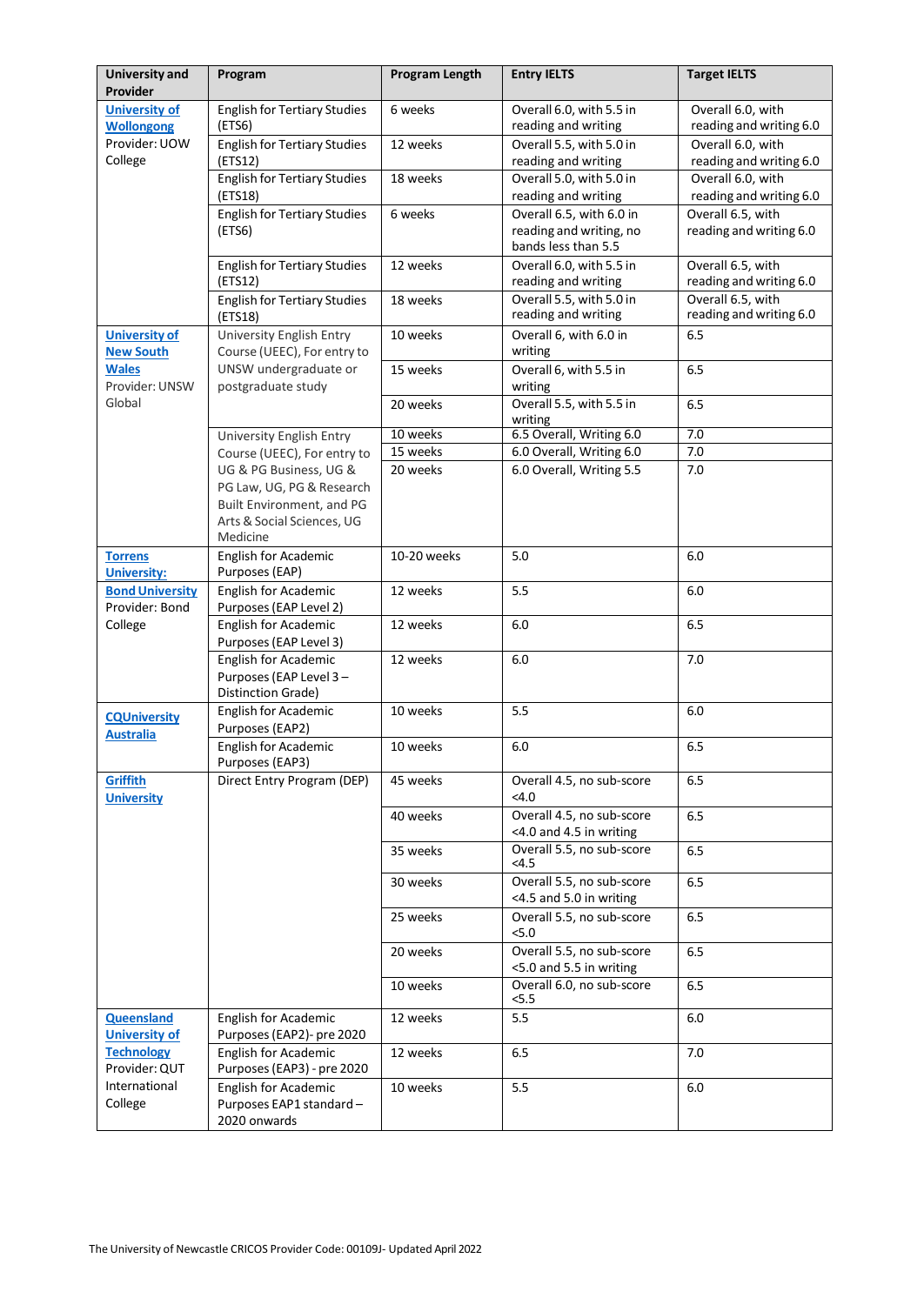| <b>University and</b><br>Provider                                                                  | Program                                                                | <b>Program Length</b>             | <b>Entry IELTS</b>                                           | <b>Target IELTS</b>                        |
|----------------------------------------------------------------------------------------------------|------------------------------------------------------------------------|-----------------------------------|--------------------------------------------------------------|--------------------------------------------|
|                                                                                                    | English for Academic<br>Purposes EAP1 extended-<br>2020 onwards        | 15 weeks                          | 5.0                                                          | 6.0                                        |
|                                                                                                    | <b>English for Academic</b><br>Purposes EAP2 standard-<br>2020 onwards | 10 weeks                          | 6.0                                                          | 6.5                                        |
|                                                                                                    | English for Academic<br>Purposes EAP2 extended-<br>2020 onwards        | 15 weeks                          | 5.5                                                          | 6.5                                        |
|                                                                                                    | <b>English for Academic</b><br>Purposes EAP3 standard-<br>2020 onwards | 10 weeks                          | 6.5                                                          | 7.0                                        |
|                                                                                                    | English for Academic<br>Purposes EAP3 extended-<br>2020 onwards        | 15 weeks                          | 6.5                                                          | 7.0                                        |
| <b>The University</b><br>of Queensland                                                             | <b>Bridging English Program</b><br>30                                  | 30 weeks                          | Overall 5.0 with no score<br>less than 5                     | Overall 6.5 with<br>No score less than 6.0 |
|                                                                                                    | <b>Bridging English Program</b><br>25                                  | 25 weeks                          | Overall 5.5 with no score<br>less than 5                     | Overall 6.5 with<br>No score less than 6.0 |
|                                                                                                    | <b>Bridging English Program</b><br>20                                  | 20 weeks                          | Overall 5.5 with no score<br>less than 5.5                   | Overall 6.5 with<br>No score less than 6.0 |
|                                                                                                    | <b>Bridging English Program</b><br>15                                  | 15 weeks                          | Overall 5.5 with no score<br>less than 5.5                   | Overall 6.5 with<br>No score less than 6.0 |
|                                                                                                    | <b>Bridging English Program</b><br>10                                  | 10 weeks                          | Overall 6.0 with 6.0 in<br>writing no score less than<br>5.5 | Overall 6.5 with<br>No score less than 6.0 |
| <b>Flinders</b><br><b>University</b>                                                               | Academic English<br>Preparation (AEP4)                                 | 10 weeks                          | 5.5                                                          | 6.0                                        |
| Provider:<br><b>Flinders</b><br>International<br><b>Study Centre</b><br>(Study Group<br>Australia) | Academic English<br>Preparation (AEP5)                                 | 10 weeks                          | $6.0\,$                                                      | 6.5                                        |
| <b>The University</b><br>of Adelaide                                                               | Pre-Enrolment English<br>Program (PEP) Extended                        | 35 weeks (10<br>weeks General     | Overall 5.0, with no band<br>$<$ 4.0                         | Overall 6.5 with all<br>band $6.0$         |
|                                                                                                    |                                                                        | English for<br>Academic           | Overall 5.0, with no band<br><4.5                            | Overall 6.5 with all<br>band 6.0           |
|                                                                                                    |                                                                        | Purposes (GEAP)+<br>25 weeks PEP) | Overall 5.5, with no band<br>5.0                             | Overall 7.0 with all<br>band 7.0           |
|                                                                                                    |                                                                        |                                   | Overall 5.5, W/S 5.5, R/L<br>5.0                             | Overall 7.0 with all<br>band 7.0           |
|                                                                                                    | Pre-Enrolment English<br>Program (PEP)                                 | 25 weeks                          | Overall 5.5, with no band<br>$<$ 4.5                         | Overall 6.5 with all<br>band 6.0           |
|                                                                                                    |                                                                        | 20 weeks                          | Overall 5.5, with no band<br><5.0                            | Overall 6.5 with all<br>band 6.0           |
|                                                                                                    |                                                                        | 20 weeks                          | Overall 5.5, with writing at<br>>5.5                         | Overall 6.5 with all<br>band 6.0           |
|                                                                                                    |                                                                        | 15 weeks                          | Overall 6.0, with no band<br>5.0                             | Overall 6.5 with all<br>band 6.0           |
|                                                                                                    |                                                                        | 15 weeks                          | Overall 5.5, with writing at<br>>5.5                         | Overall 6.5 with all<br>band 6.0           |
|                                                                                                    |                                                                        | 10 weeks                          | Overall 6.0, with no band<br><5.5                            | Overall 6.5 with all<br>band 6.0           |
|                                                                                                    |                                                                        | 25 weeks                          | Overall 6.0, W/S 5.5, R/L<br>5.0                             | Overall 7.0 with all<br>band 7.0           |
|                                                                                                    |                                                                        | 20 weeks                          | Overall 6.0, W/S 6.0, R/L<br>5.5                             | Overall 7.0 with all<br>band 7.0           |
|                                                                                                    |                                                                        | 15 weeks                          | Overall 6.5, W/S 6.5, R/L<br>5.5                             | Overall 7.0 with all<br>band 7.0           |
|                                                                                                    |                                                                        | 15 weeks                          | Overall 7.0, W/S 6.0, R/L<br>5.5                             | Overall 7.0 with all<br>band 7.0           |
|                                                                                                    |                                                                        | 10 weeks                          | Overall 6.5, W/S 7.0, R/L<br>6.0                             | Overall 7.0 with all<br>band 7.0           |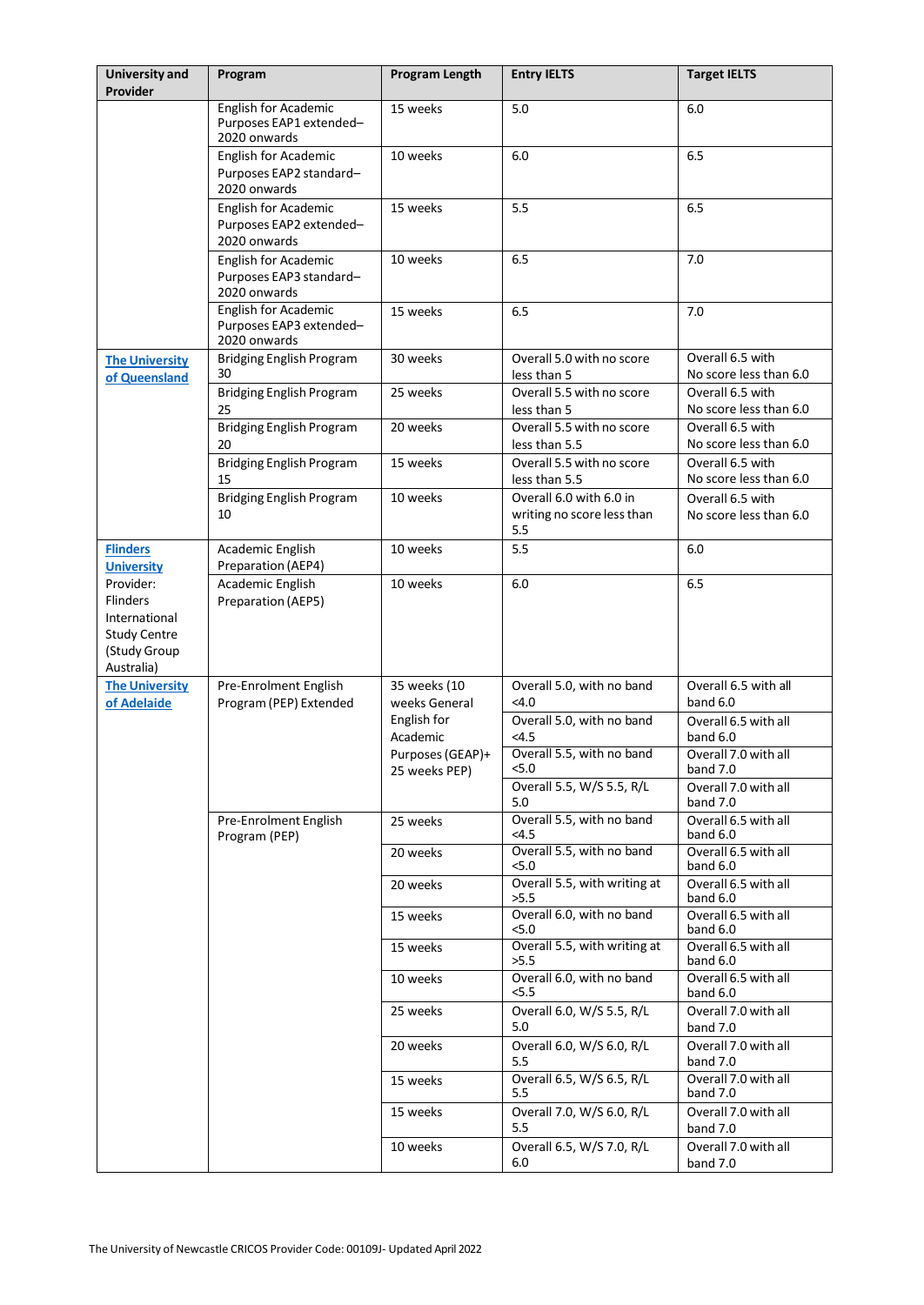| <b>University and</b><br>Provider                                                   | Program                                                                                | Program Length         | <b>Entry IELTS</b>                                  | <b>Target IELTS</b>                        |
|-------------------------------------------------------------------------------------|----------------------------------------------------------------------------------------|------------------------|-----------------------------------------------------|--------------------------------------------|
|                                                                                     |                                                                                        | 10 weeks               | Overall 7.0, W/S 6.5, R/L<br>6.0                    | Overall 7.0 with all<br>band 7.0           |
| <b>University of</b><br><b>Tasmania</b>                                             | UTASAccess - Direct Entry<br>Level 5                                                   | Minimum of 5<br>weeks  | Overall 5.5 with no band<5                          | 6.0                                        |
|                                                                                     | <b>UTASAccess-Direct Entry</b><br>Level 6&7                                            | Minimum of 10<br>weeks | Overall 6.0 with no band<br>5.0                     | 6.5                                        |
| <b>Federation</b><br><b>University</b><br><b>Australia</b>                          | English for Academic<br>Purposes EAP 1<br>(Intermediate)                               | 5 weeks                | Overall 6.0 with no band<br>less than 5.5           | Overall 6.0, with no<br>band less than 6.0 |
|                                                                                     | <b>English for Academic</b><br>Purposes EAP 1 (Advanced)                               | 5 weeks                | Overall 6.5 with band less<br>than $6.0$            | Overall 6.5, with no<br>band less than 6.0 |
|                                                                                     | English for Academic<br>Purposes EAP 2<br>(Intermediate)                               | 10 weeks               | Overall 5.5 with no band<br>less than 5.5           | Overall 6.0, with no<br>band less than 6.0 |
|                                                                                     | <b>English for Academic</b><br>Purposes EAP 2 (Advanced)                               | 10 weeks               | Overall 6.0 with no band<br>less than 6.0           | Overall 6.5, with no<br>band less than 6.0 |
|                                                                                     | English for Academic<br>Purposes EAP 3<br>(Intermediate)                               | 15 weeks               | Overall 5.5 with no band<br>less than 5.0           | Overall 6.0, with no<br>band less than 6.0 |
|                                                                                     | English for Academic<br>Purposes EAP 3 (Advanced)                                      | 15 weeks               | Overall 6.0 with no band<br>less than 5.5           | Overall 6.5, with no<br>band less than 6.0 |
|                                                                                     | English for Academic<br>Purposes EAP 4<br>(Intermediate)                               | 20 weeks               | Overall 5.0 with no band<br>less than 5.0           | Overall 6.0, with no<br>band less than 6.0 |
|                                                                                     | <b>English for Academic</b><br>Purposes EAP 4 (Advanced)                               | 20 weeks               | Overall 5.5 with no band<br>less than 5.5           | Overall 6.5, with no<br>band less than 6.0 |
| <b>La Trobe</b>                                                                     | <b>English for Further Studies</b><br>(EFS 5)                                          | 10 weeks               | Overall 5.5 with 5.5<br>minimum in writing          | 6.0                                        |
| <b>University</b><br>Provider: La<br><b>Trobe College</b><br>(Navitas<br>Australia) | <b>English for Further Studies</b><br>(EFS 6)                                          | 10 weeks               | Overall 6.0 with 6.0<br>minimum in writing          | 6.5                                        |
| <b>Monash</b><br><b>University</b><br>Provider:                                     | Monash English Bridging<br>(MEB) Standard Level A                                      | 20 weeks               | Overall 5.5 with no band<br>5.0                     | 6.5                                        |
|                                                                                     |                                                                                        | 15 weeks               | Overall 6.0 with no band<br>5.0                     | 6.5                                        |
| Monash College                                                                      |                                                                                        | 10 weeks               | Overall 6.0 with 6.0 in<br>writing and no band <5.0 | 6.5                                        |
|                                                                                     | Monash English Bridging<br>(MEB) Standard Level<br>B/C/D                               | 20 weeks               | Overall 6.0 with no band<br><6.0                    | 7.0                                        |
|                                                                                     |                                                                                        | 15 weeks               | Overall 6.5 with no band<br>< 6.0                   | 7.0                                        |
|                                                                                     |                                                                                        | 10 weeks               | Overall 6.5 with no band<br>< 6.5                   | 7.0                                        |
| <b>RMIT University</b><br>Provider: RMIT                                            | English for Academic<br>Purposes - Advanced                                            | 10 weeks               | Overall 5.5 with no band <<br>5.0                   | 6.0                                        |
| <b>Training</b>                                                                     | English for Academic<br>Purposes - Advanced Plus                                       | 10 weeks               | Overall 6.0 with no band <<br>5.5                   | 6.5                                        |
| <b>The University</b><br>of Melbourne<br>Provider:<br><b>Hawthorn</b><br>Melbourne  | University of Melbourne<br>English Language Bridging<br>Program (UMELBP)               | 10 weeks               | $6.0\,$                                             | 6.5                                        |
| <b>Victoria</b><br><b>University</b>                                                | English for Academic<br>Purposes - EAP 5 University<br>Preparation<br>Undergraduate    | 10 weeks               | Overall 5.5 with 5.5 in<br>writing                  | 6.0                                        |
|                                                                                     | English for Academic<br>Purposes - EAP 6 University<br><b>Preparation Postgraduate</b> | 10 weeks               | Overall 6.0 with 6.0 in<br>writing                  | 6.5                                        |
| <b>Curtin</b>                                                                       | Gateway English 2                                                                      | 12 weeks               | 5.5                                                 | 6.0                                        |
| <b>University</b>                                                                   | English Language Bridging                                                              | 17 weeks               | 5.5                                                 | 6.5                                        |
|                                                                                     | program                                                                                | 17 weeks               | 6.0                                                 | 7.0                                        |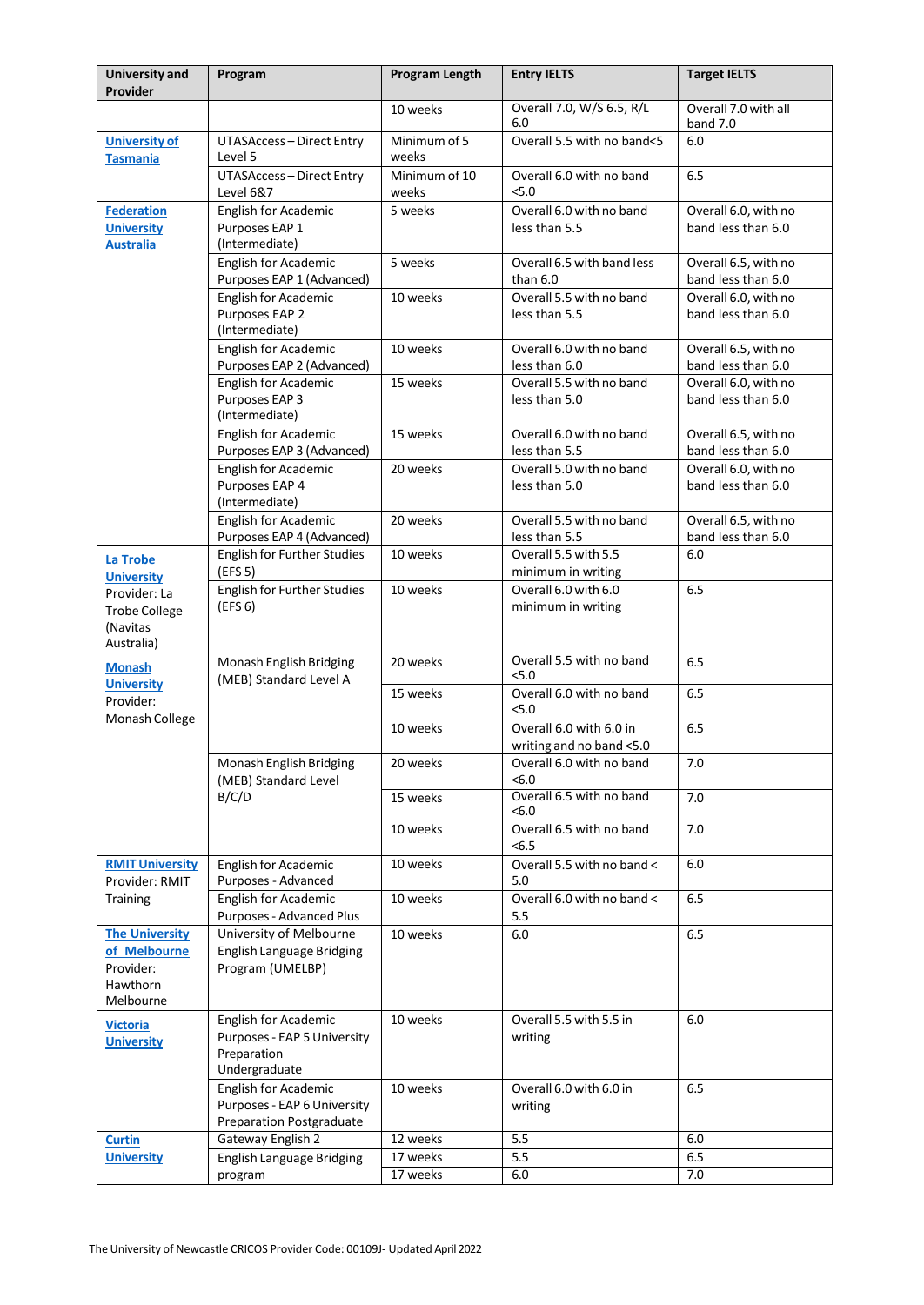| <b>University and</b><br>Provider          | Program                                                        | <b>Program Length</b> | <b>Entry IELTS</b>                | <b>Target IELTS</b>                        |
|--------------------------------------------|----------------------------------------------------------------|-----------------------|-----------------------------------|--------------------------------------------|
| <b>The University</b><br>of Notre Dame     | Academic English Bridging<br>Level 1 (AEB1)                    | 10 weeks              | 6.0                               | 6.5                                        |
|                                            | <b>Academic English Bridging</b><br>Level 2 (AEB2)             | 15 weeks              | 6.5                               | 7.0                                        |
| <b>The University</b>                      | Academic English and                                           | 20 weeks              | 5.5 with no band <5.0             | 6.5                                        |
| of Western<br><b>Australia</b>             | <b>Study Skills Bridging Course</b>                            | 10 weeks              | 6.0 with no band $<$ 5.5          | 6.5                                        |
| <b>University of</b><br><b>Sydney</b>      | Direct Entry Course<br>(DEC36)                                 | 36 weeks              | 5.0                               | 6.5                                        |
|                                            | <b>Direct Entry Course</b><br>(DEC36)                          | 36 weeks              | 5.5                               | 7.0                                        |
|                                            | Direct Entry Course<br>(DEC36)                                 | 36 weeks              | 6.0                               | 7.5                                        |
|                                            | <b>Direct Entry Course</b><br>(DEC25)                          | 25 weeks              | 5.5                               | 6.5                                        |
|                                            | <b>Direct Entry Course</b><br>(DEC25)                          | 25 weeks              | 6.0                               | 7.0                                        |
|                                            | <b>Direct Entry Course</b><br>(DEC25)                          | 25 weeks              | 6.5                               | 7.5                                        |
|                                            | Direct Entry Course<br>(DEC15)                                 | 15 weeks              | 5.5                               | 6.0                                        |
|                                            | <b>Direct Entry Course</b><br>(DEC15)                          | 15 weeks              | 6.0                               | 6.5                                        |
|                                            | Direct Entry Course<br>(DEC15)                                 | 15 weeks              | 6.5                               | 7.0                                        |
|                                            | Direct Entry Course<br>(DEC10)                                 | 10 weeks              | 5.5                               | 6.0                                        |
|                                            | Direct Entry Course<br>(DEC10)                                 | 10 weeks              | 6.0                               | 6.5                                        |
|                                            | <b>Direct Entry Course</b><br>(DEC10)                          | 10 weeks              | 6.5                               | 7.0                                        |
|                                            | Direct Entry Course (DEC5)                                     | 5 weeks               | Overall 6.0, with one band<br>5.5 | Overall 6.0, with no<br>band less than 6.0 |
|                                            | Direct Entry Course (DEC5)                                     | 5 weeks               | Overall 6.5, with one band<br>6.0 | Overall 6.5, with no<br>band less than 6.5 |
|                                            | Direct Entry Course (DEC5)                                     | 5 weeks               | Overall 7.0, with one band<br>6.5 | Overall 7.0, with no<br>band less than 7.0 |
|                                            | Direct Entry Course (DEC5)                                     | 5 weeks               | Overall 7.5, with one band<br>7.0 | Overall 7.5, with no<br>band less than 7.5 |
|                                            | Direct Entry Course (DEC5)                                     | 5 weeks               | Overall 6.5, with one band<br>5.5 | Overall 6.0, with no<br>band less than 6.0 |
|                                            | Direct Entry Course (DEC5)                                     | 5 weeks               | Overall 7.0, with one band<br>6.0 | Overall 6.5, with no<br>band less than 6.5 |
|                                            | Direct Entry Course (DEC5)                                     | 5 weeks               | Overall 7.5, with one band<br>5.5 | Overall 7.0, with no<br>band less than 7.0 |
| <b>Charles Darwin</b><br><b>University</b> | Refer to Navitas English Services Pty Ltd entry within Table 5 |                       |                                   |                                            |
| University of<br>South Australia           |                                                                |                       |                                   |                                            |
| <b>Edith Cowan</b><br><b>University</b>    |                                                                |                       |                                   |                                            |